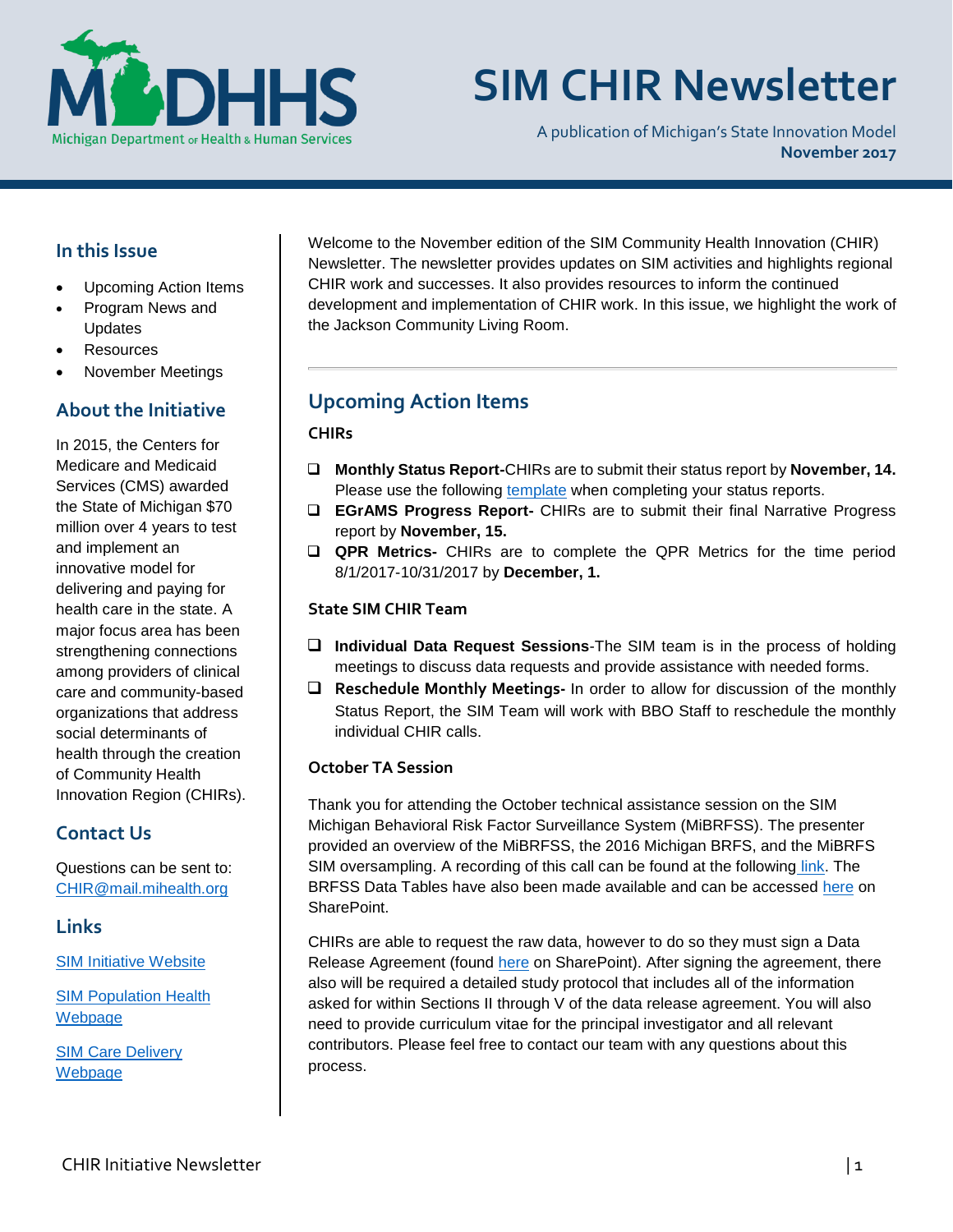#### **SIM Executive Leadership Team Announcement**

Chris Priest will be stepping down as the State's Medicaid Director to take a position in the private sector effective November 22<sup>nd</sup>. Chris served on the executive leadership team for SIM, specifically responsible for overseeing the efforts of the Care Delivery component. Please join us in wishing Chris the best in his future endeavors and thanking him for his tireless dedication to serving Michigan residents.

Going forward, Kathy Stiffler will step in as Acting Medicaid Director. Kathy held this position previously and is a true leader in state government. Kathy has also been involved with SIM, serving as the Program Lead for the Care Delivery component. She will assume the same SIM leadership role previously held by Chris Priest.

#### **MPHI Coaching Update**

MPHI Coaches are in the process of setting up either in-person meetings or calls with each CHIR to develop a coaching action plan. This meeting is meant to serve as an opportunity for CHIRs to get to know their respective coaches better, and specify what areas of support each CHIR would find most helpful. The coaching action plan will be individualized for each CHIR, and will be used to guide coaching support over the coming months.

#### **Bright Spot**

The National Institute for Children's Health Quality (NICHQ) is a nonprofit organization that focuses on building effective change strategies that align partners and engage stakeholders, specifically, for children and families, to achieve better outcomes. NICHQ strives to build partners up for success by assisting them with identifying a shared aim and building trust at the individual and organizational level. A free online course is available that focuses on "how to produce positive population health outcomes through effective collaboration." More information and resources provided by NICHQ can be found [here.](http://www.nichq.org/)

#### **CHIR Spotlight**

As of August 1, there are three "Community Connections" HUBs in the Northern Michigan Community Health Innovation Region, each operated by a different local health department to serve the 10-county region. The HUBs achieve efficiencies by utilizing central oversight and common policies, procedures, staffing models, and orientation and training, based on the Health Department of Northwest Michigan's experience in operating different clinical community linkages models over the past several years.

Community Connections combines features from three evidence-based clinical community linkages models: 1) Pathways from the Pathways Community HUB Model provide structure, documentation (through the electronic medical record), and accountability. 2) Business Associates Agreements and memoranda of understanding with physician practices modeled from the Children's Health Access Program (CHAP) allow HUB staff to work on behalf of practices and exchange personal health information in adherence with HIPAA regulations. 3) Screening for social determinants can be completed with pen and paper or a web-based version that is under development (pilot is currently underway at six patient-centered medical homes).

In addition, a robust web-based directory of community resources is in the final stages of development. Designed with 211 taxonomy for professionals (not the general public), its search process is very simple and easy to use and can create a custom list of resources for clients by print, email, or text.

## **Resources**

## **Intersection of Housing and Health- CSH**

The Corporation for Supportive Housing (CSH) began with the desire to give the most needy men and women on our streets a home and surround them with the care they need. After seeing firsthand the success of an